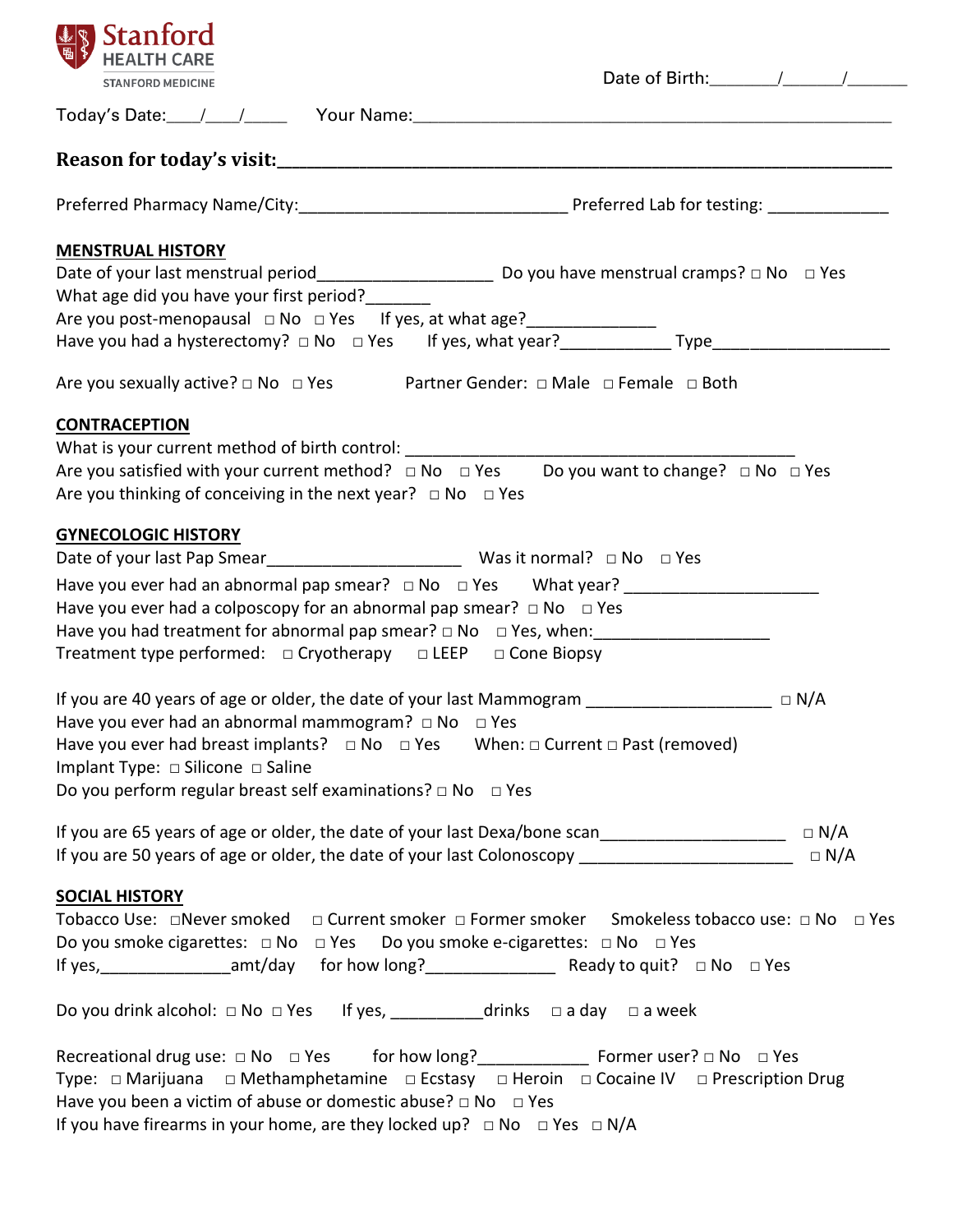| Today's Date: |  | Name: |
|---------------|--|-------|
|---------------|--|-------|

Date of Birth: $\frac{\sqrt{2}}{2}$ 

## **PREGNANCY HISTORY**

| How many times have you been pregnant? |              | How many children do you have? |         |
|----------------------------------------|--------------|--------------------------------|---------|
| How many were deliveries were          | vaginal      | cesarean sections              | VBAC    |
| How many pregnancies were              | miscarriages | abortions                      | ectopic |

|            | Birth  |     | Weeks    |               |               |
|------------|--------|-----|----------|---------------|---------------|
| Month/Year | Weight | Sex | Pregnant | Type of Birth | Complications |
|            |        |     |          |               |               |
|            |        |     |          |               |               |
|            |        |     |          |               |               |
|            |        |     |          |               |               |
|            |        |     |          |               |               |
|            |        |     |          |               |               |

**MEDICAL HISTORY**- Circle all that apply for past or present conditions □ **□ □** None

| <b>Abnormal Uterine Bleeding</b>      | Endometriosis            | <b>Obstructive Sleep Apnea</b>                                                                                                                                                                                                 |
|---------------------------------------|--------------------------|--------------------------------------------------------------------------------------------------------------------------------------------------------------------------------------------------------------------------------|
| <b>Alcohol Abuse</b>                  | Fecal Incontinence       | Pain with intercourse                                                                                                                                                                                                          |
| Alzheimer's                           | Fibroids                 | Pelvic Inflammatory disease                                                                                                                                                                                                    |
| Anemia                                | <b>Genital warts</b>     | Polycystic Ovary Syndrome                                                                                                                                                                                                      |
| Anxiety                               | Gonorrhea                | Problem with periods                                                                                                                                                                                                           |
| <b>Aortic Stenosis</b>                | Heart attack             | <b>Pulmonary Embolism</b>                                                                                                                                                                                                      |
| Arthritis                             | Herpes                   | Renal Insufficiency or                                                                                                                                                                                                         |
| Atrial fibrillation                   | <b>Hepatitis B</b>       | <b>Recurrent Bladder Infections</b>                                                                                                                                                                                            |
| Asthma                                | Hepatitis C              | Seizure Disorder                                                                                                                                                                                                               |
| <b>Birth Defects</b>                  | High blood pressure      | <b>Sexual Problems</b>                                                                                                                                                                                                         |
| Cancer Type:                          | High cholesterol         | <b>Sexually Transmitted Disease</b>                                                                                                                                                                                            |
| Chlamydia                             | <b>HIV</b>               | <b>Stroke</b>                                                                                                                                                                                                                  |
| Chronic Obstructive Pulmonary Disease | <b>HPV</b>               | <b>Syphilis</b>                                                                                                                                                                                                                |
| Congestive heart failure              | Infertility              | Tuberculosis                                                                                                                                                                                                                   |
| Coronary artery disease               | Irritable Bowel Syndrome | Ulcers or H pylori                                                                                                                                                                                                             |
| Dementia                              | Kidney Problems          | Urinary Incontinence                                                                                                                                                                                                           |
| Depression                            | Leukemia                 | Uterine cramps                                                                                                                                                                                                                 |
| Diabetes treated with insulin         | Low thyroid              | <b>Uterine Fibroids</b>                                                                                                                                                                                                        |
| Diabetes treated with pills           | Obesity                  | Other: and the state of the state of the state of the state of the state of the state of the state of the state of the state of the state of the state of the state of the state of the state of the state of the state of the |
| Deep Vein Thrombosis/blood clot       | Osteoporosis             |                                                                                                                                                                                                                                |

| Over the past 2 weeks, how often have you been bothered by any of the following: |  | (Please circle) |
|----------------------------------------------------------------------------------|--|-----------------|
|                                                                                  |  |                 |

|                                                | Not at all | Several days   More than |                        | Nearly    |
|------------------------------------------------|------------|--------------------------|------------------------|-----------|
|                                                |            |                          | $\frac{1}{2}$ the days | every day |
| 1. little interest or pleasure in doing things |            |                          |                        |           |
| 2. feeling down, depressed or hopeless         |            |                          |                        |           |

University HealthCare Alliance ("UHA") is a medical foundation affiliated with Stanford Health Care and Stanford Medicine. UHA contracts with a number of physician groups to provide the medical care in the UHA clinics. Neither UHA, Stanford Health Care, nor Stanford University employ the physicians in the clinics and do not exercise control over the professional services provided by the physician<br>
F: EPIC/patient form F: EPIC/patient forms/ new patient gyn v\_11\_19\_18